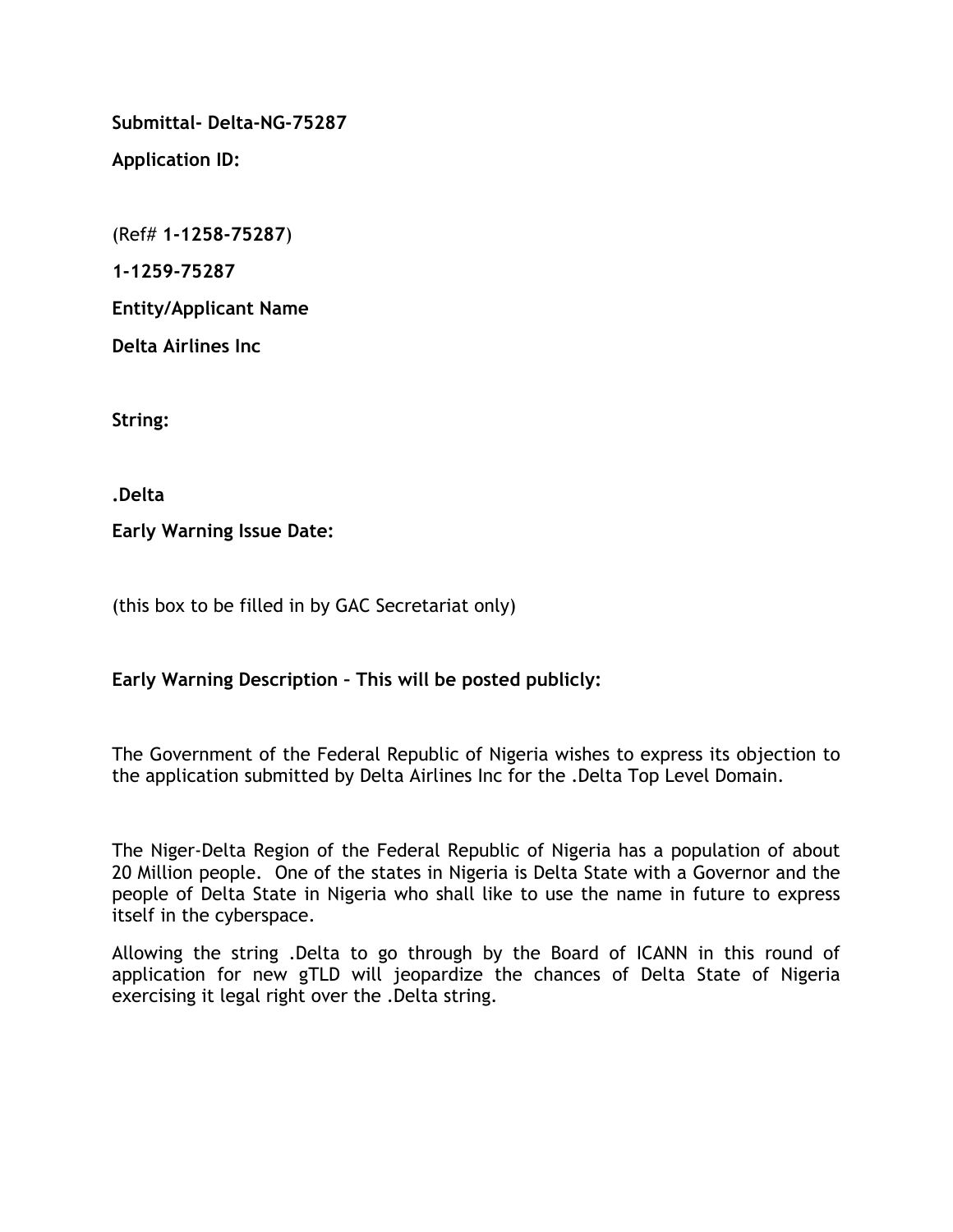**Reason/Rationale for the Warning – This will be posted publicly:** 

**GAC Member(s) to indicate the reason and rationale for the Early Warning being filed.** 

**• Delta Airlines Inc applied name is the same as the name of Delta State in Nigeria and the people of Delta State of Nigeria would like to express its name in the cyberspace in future.**

In particular, we contend that .delta is a community name and should not be given to Commercial entity without the full permission of the Local Authority of Delta State of Nigeria. In line with the Guidebook Section 1.2.2,(-Endorsement by Community or Government).

### **3. Confusing Similarity**

• The official name of a state in Nigeria is DELTA STATE, a community of people who are very proud of their name and would like to protect its people and culture.

**Supporting GAC Members (Optional):**

**I agree to include the supporting GAC members in the publication of this Early Warning**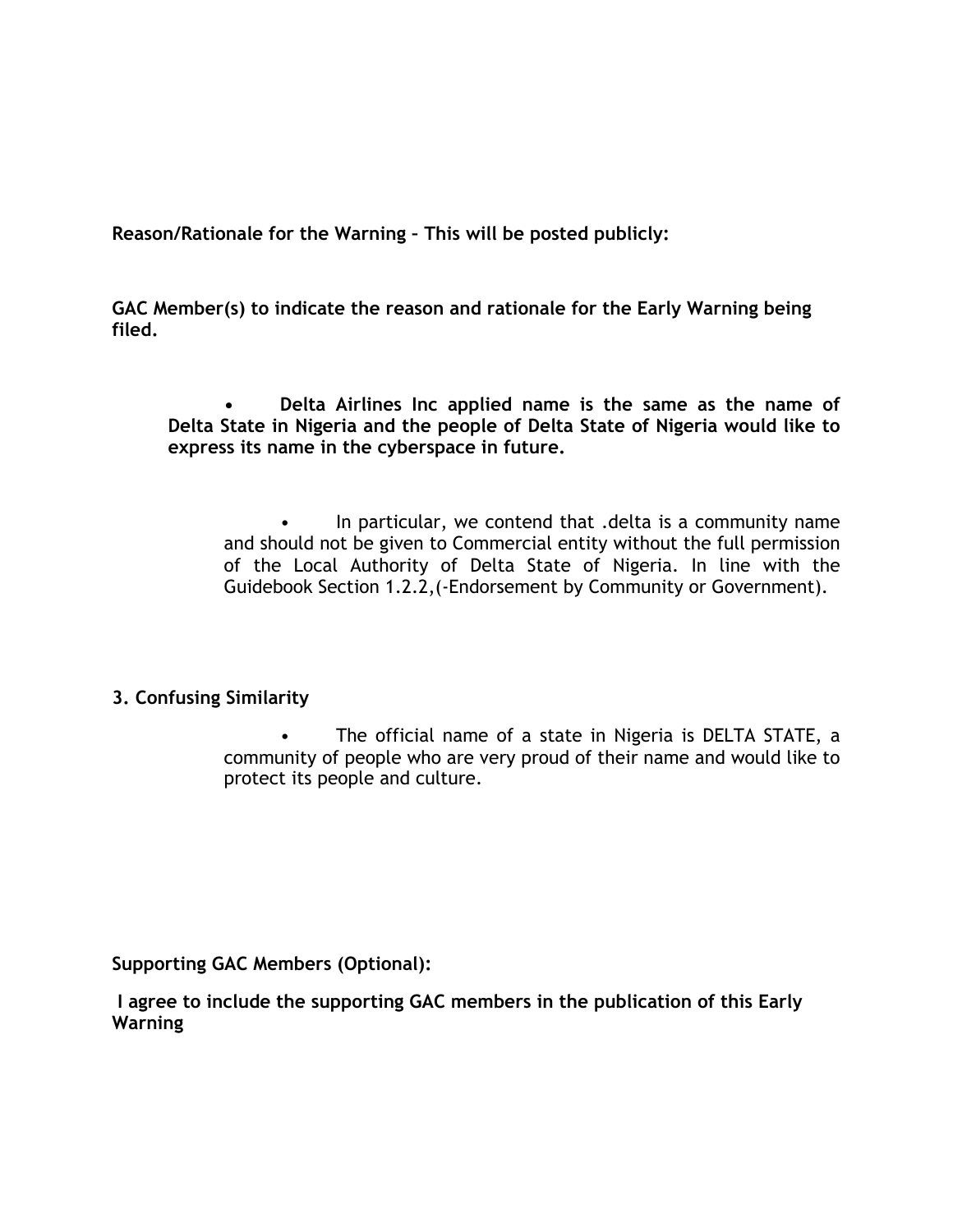**Possible Remediation steps for Applicant – This will be posted publicly:**

## **GAC Member(s) to identify possible remediation steps to be taken by the applicant**

The applicant for the string tries to address the concerns raised by the Early Warning

The applicant should withdraw their application based on the information provided above

# **Further Notes from GAC Member(s) (Optional) – This will be posted publicly:**

## **INFORMATION FOR APPLICANTS**

## **About GAC Early Warning**

The GAC Early Warning is a notice only. It is not a formal objection, nor does it directly lead to a process that can result in rejection of the application. However, a GAC Early Warning should be taken seriously as it raises the likelihood that the application could be the subject of GAC Advice on New gTLDs or of a formal objection at a later stage in the process. Refer to section 1.1.2.4 of the Applicant Guidebook

(http://newgtlds.icann.org/en/applicants/agb) for more information on GAC Early Warning.

## **Instructions if you receive the Early Warning**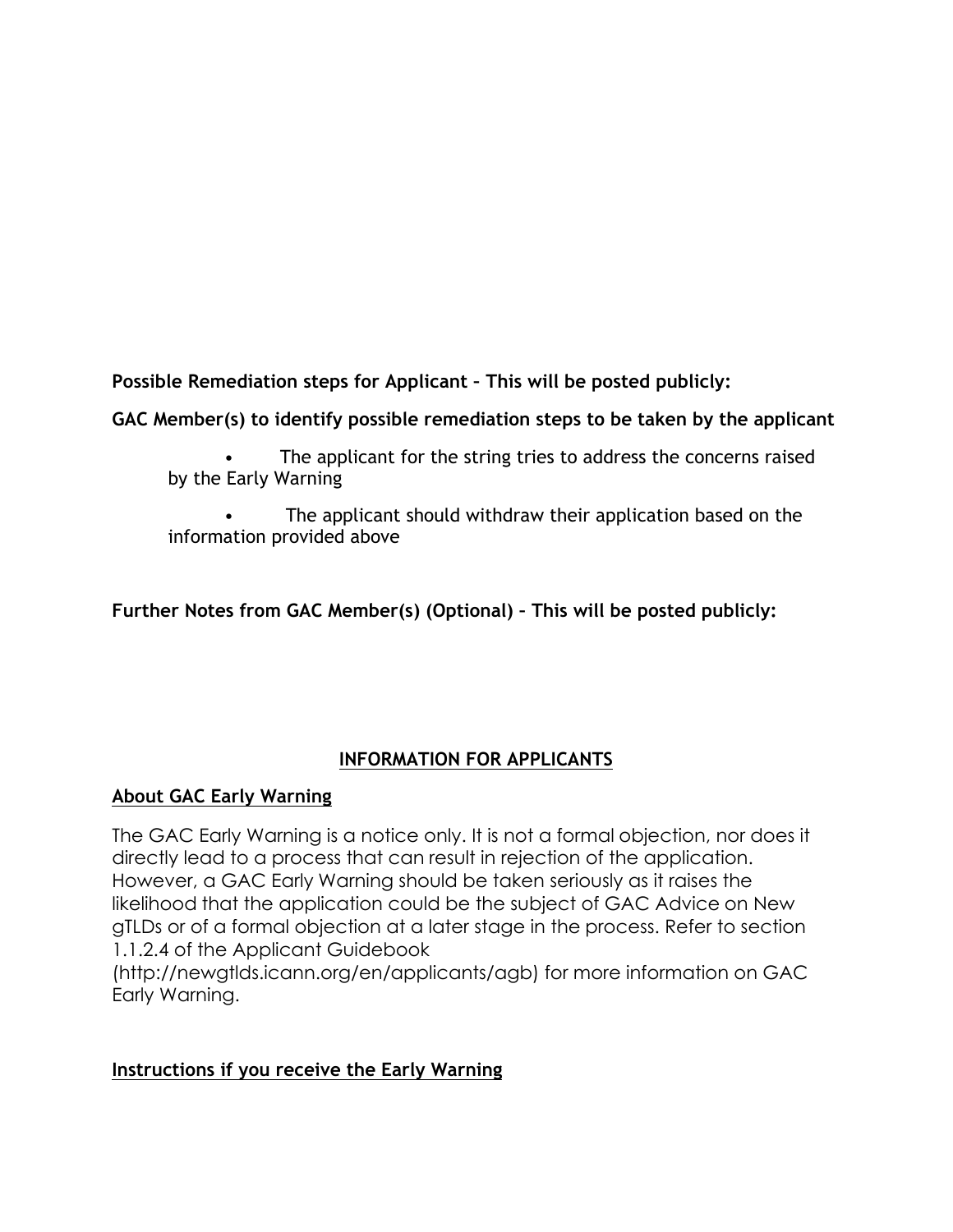**ICANN strongly encourages you work with relevant parties as soon as possible to address the concerns voiced in the GAC Early Warning.**

#### **Asking questions about your GAC Early Warning**

If you have questions or need clarification about your GAC Early Warning, please contact gacearlywarning@gac.icann.org. As highlighted above, ICANN strongly encourages you to contact gacearlywarning@gac.icann.org as soon as practicable regarding the issues identified in the Early Warning.

#### **Continuing with your application**

If you choose to continue with the application, then the "Applicant's Response" section below should be completed. In this section, you should notify the GAC of intended actions, including the expected completion date. This completed form should then be sent to gacearlywarning@gac.icann.org. If your remediation steps involve submitting requests for changes to your application, see the change request process at http://newgtlds.icann.org/en/applicants/customer-service/changerequests.

In the absence of a response, ICANN will continue to process the application as submitted.

#### **Withdrawing your application**

If you choose to withdraw your application within the 21-day window to be eligible for a refund of 80% of the evaluation fee (USD 148,000), please follow the withdrawal process published at http://newgtlds.icann.org/en/applicants/customerservice/withdrawal-refund. Note that an application can still be withdrawn after the 21-day time period; however, the available refund amount is reduced. See section 1.5 of the Applicant Guidebook.

### **For questions please contact: gacearlywarning@gac.icann.org**

**Applicant Response:**